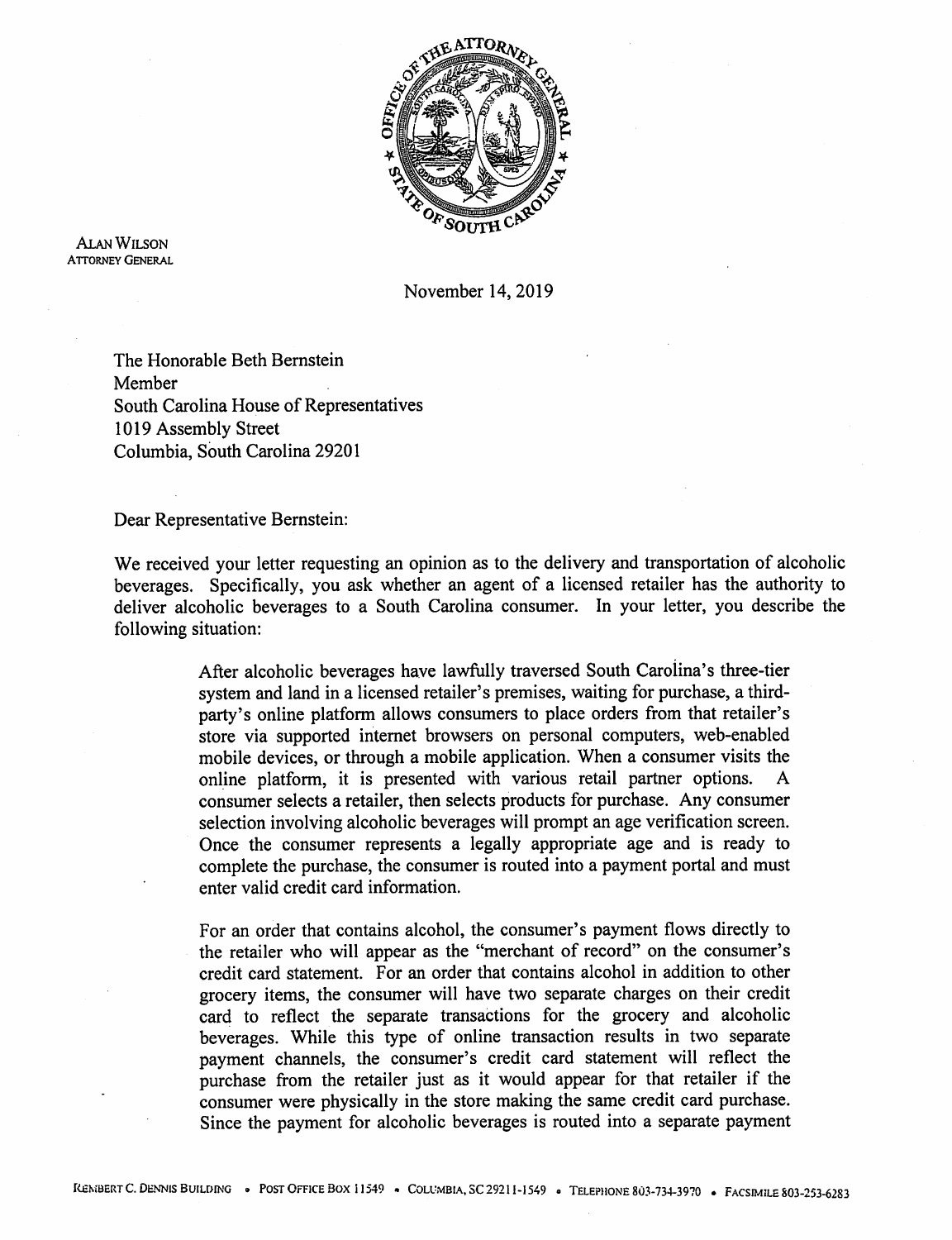The Honorable Beth Bernstein Page 2 November 14, 2019

> portal, the third-party provider is not able to access these funds in any respect and it is deemed an irrevocable payment order.

> Once the online purchase is complete, if an order contains alcoholic beverages, a third-party's delivery personnel must:

- a) Require the recipient to present valid state or federal government-issued ID;
- b) Scan the ID using ID validation software;
- c) Verify the name and picture on the ID match that of the recipient; and
- d) Verify that the recipient is at least 21 years old.

If any step is not satisfied, the delivery personnel will not deliver the alcoholic beverages. In fact, any scenario where the recipient of an online purchase containing alcohol fails the age and identification process, a third-party's delivery personnel is incentivized to return the alcohol product to the licensed retailer. The licensed retailer destroys the alcohol product, and third-party delivery personnel is paid for the additional time expended to prevent an underage transaction.

All delivery personnel must be at least twenty-one (21) years of age to prepare or deliver an order containing alcoholic beverages, and all delivery personnel must pass a thorough screening process, including criminal and DMV background checks. Additionally, all delivery personnel must complete responsible alcoholic beverage service training before becoming eligible to prepare or deliver an order containing alcoholic beverages. When a delivery personnel prepares a consumer's online purchase for delivery, the individual shops the items from a retailer's premises and moves through the retail checkout process as if it was the consumer so each and every compliance checkpoint for an alcohol sale is satisfied.

Based on this scenario, you ask us

to address the delivery and transportation of lawfully purchased alcoholic beverages through an online platform as detailed above, which are thereafter transported and delivered to a consumer's designated address by a 1099 independent contractor, particularly where the sale complies with Article 13, SECTION 61-6-4020 and Article 3, Subarticle 15, SECTION 61-6-1500 of the South Carolina Code.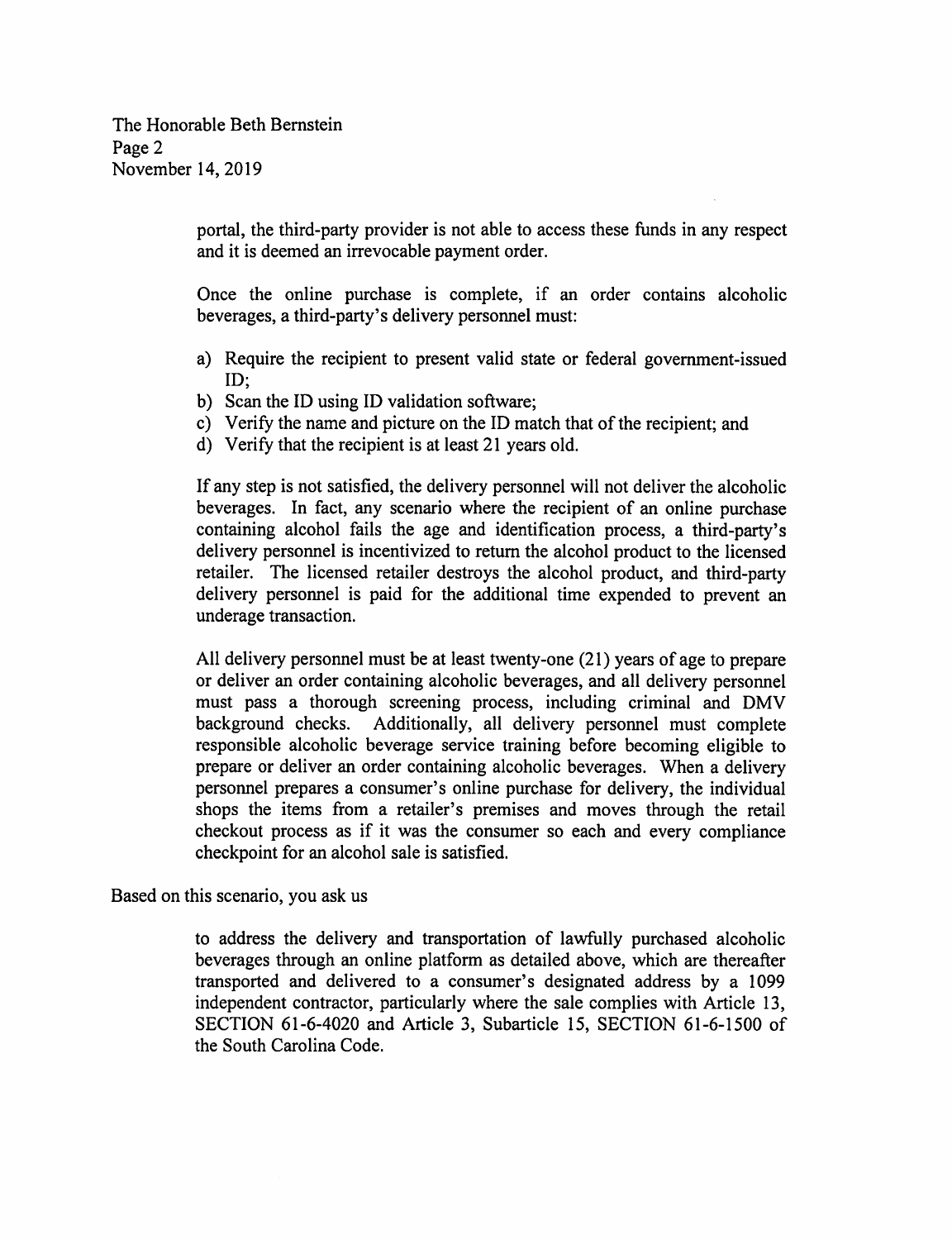The Honorable Beth Bernstein Page 3 November 14, 2019

## Law/Analysis

Title <sup>61</sup> of the South Carolina Code governs manufacture, distribution, and sale of alcoholic beverages in South Carolina. The Alcoholic Beverage Control Act (the "ABC Act") is contained in chapter 6 of title 61. The ABC Act governs the regulation of retailers, wholesalers, and manufacturers of alcoholic beverages. In addition, chapter 4 of title <sup>61</sup> provides laws specific to the regulation of beer and wine. Section 61-6-1800 of the South Carolina Code (2009) requires <sup>a</sup> license for those engaged in the sale of alcoholic beverages. Similarly, section 61-4-150 of the South Carolina Code (2009) prohibits the sale of beer and wine without a license. In the scenario you describe, the retailer has a valid license to sell alcoholic beverages and the retailer, not the third party delivery service, acts as the seller in the transaction.

Section 61-6-4150 of the South Carolina Code (2009) prohibits the sale alcoholic beverages from a vehicle. However, we understand that in the scenario you describe, the sale takes place not at delivery, but when the customer places the order through the online application and makes payment using a credit card. In this scenario, the alcoholic beverages are not sold from a vehicle as the statute prohibits.

While section  $61-6-1500(A)(3)$  of the South Carolina Code (Supp. 2019) prohibits the sale of alcoholic liquors on credit, you point out this provision clarifies "this item does not prohibit payment by electronic transfer of funds if: (a) the transfer of funds is initiated by an irrevocable payment order on or before delivery of the alcoholic liquors; and (b) the electronic transfer is initiated by the retailer no later than one business day after delivery." Accordingly, you assert that paying through the online application with a credit card is not prohibited.

In addition, you contend the delivery of the alcoholic beverages is permitted because section <sup>61</sup> 6-4020 of the South Carolina Code (Supp. 2019) provides: "A person who is twenty-one years of age or older may transport lawfully acquired alcoholic liquors to and from a place where alcoholic liquors may be lawfully possessed or consumed." You explain because the delivery occurs after the lawful purchase of alcoholic beverages, this provision applies to allow delivery by an independent contractor.

Considering the scenario you propose, the sale appears to be a lawful sale by a licensed retailer. In addition, we do not believe this transaction violates sections 61-6-4150 or 61-6-1500. Furthermore, we appreciate that a court could interpret section 61-6-4020 to allow third parties to deliver alcohol for a fee as it does not appear to be specifically prohibited by a provision in title 61. However, we have some concerns as to whether the Legislature intended to allow the delivery of alcohol under these circumstances.

As our Court of Appeals explained in Georgia-Carolina Bail Bonds. Inc. v. City of Aiken. 354 S.C. 18, 23, 579 S.E.2d 334, 336 (Ct. App. 2003), the primary function in interpreting a statute "is to ascertain the intent of the General Assembly, A statute must receive a practical andreasonable interpretation consistent with the 'design' of the legislature." While we did not find a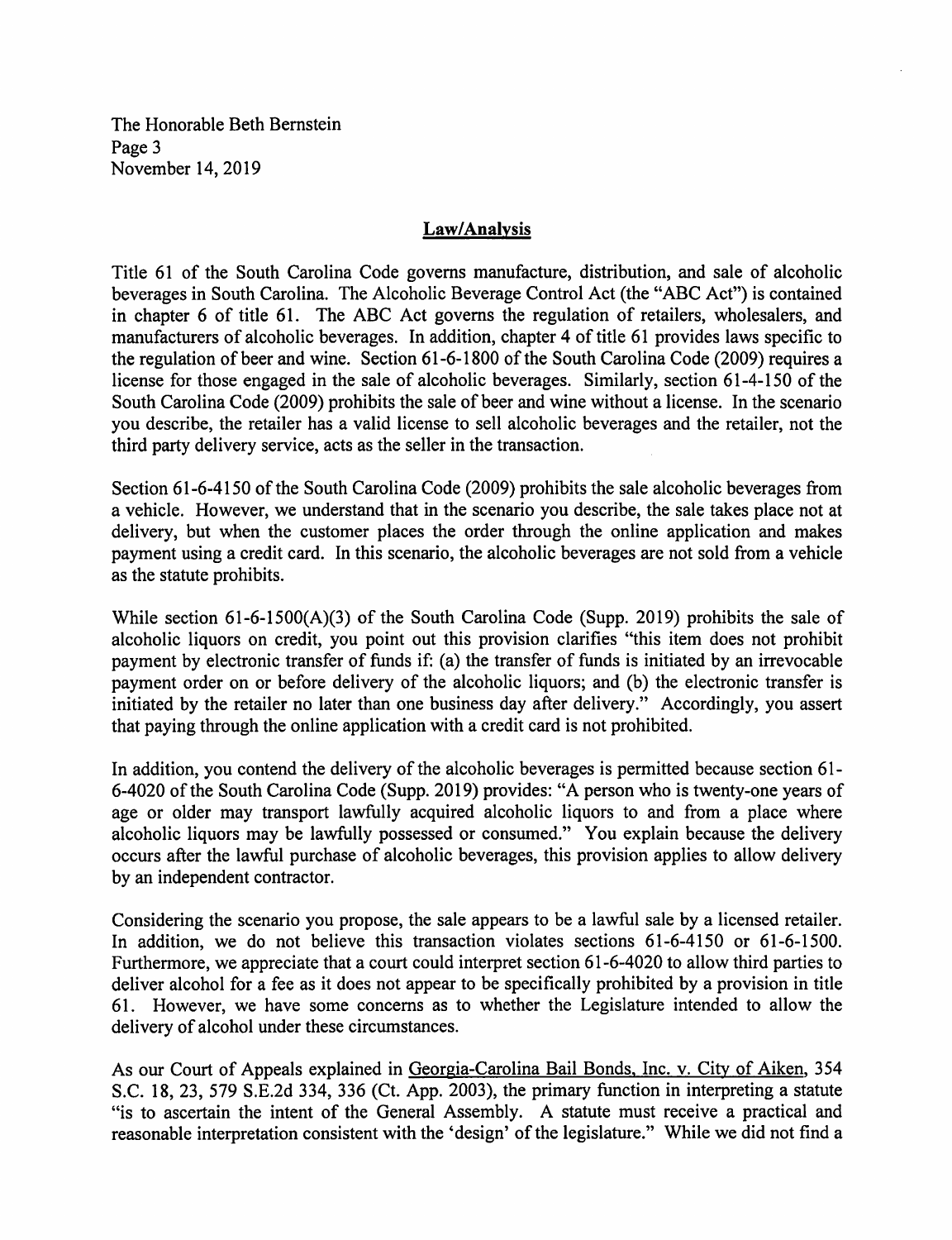The Honorable Beth Bernstein Page 4 November 14, 2019

provision in title 61 specifically prohibiting the scenario you propose, we are concerned that interpreting the law as it is currently written to allow third parties to deliver alcohol for a fee conflicts with the intent of the Legislature.

Specifically in regard to section 61-6-4020, the Legislature enacted this provision in 1996. While the Legislature amended this provision in 2000 and again in 2011, these amendments did not address situations in which an unlicensed person delivers alcoholic beverages for a fee. Moreover, in 1996, 2000, or even in 2011, third party delivery services were not prevalent as they are today. As our Supreme Court explained,

> where the language of the statute gives rise to doubt or uncertainty as to the legislative intent, the search for that intent may range beyond the borders of the statute itself; for it must be gathered from a reading of the statute as a whole in the light of the circumstances and conditions existing at the time of its enactment.

Abell v. Bell. 229 S.C. 1, 5, 91 S.E.2d 548, 550 (1956). Accordingly, we are concerned that the Legislature simply did not contemplate the scenario you present in enacting section 61-6-4020.

In addition, we are concerned that interpreting title 61 to allow third parties to deliver alcohol for a fee is contrary to the Legislature's intent to regulate the sale and transportation of alcoholic beverages. In chapter 2 of title 61, the Legislature makes clear its intent to regulate all aspects of the manufacture, distribution, and sale of alcoholic beverages. Section 61-2-60 of the South Carolina Code (2009) gives the Department of Revenue (the "Department") and the South Carolina Law Enforcement Division ("SCLED") the authority to promulgate regulations including those that "prevent the unlawful manufacture, bottling, sale, distribution, transportation, and importation of alcoholic liquors . . . ." Section 61-2-70 of the South Carolina Code (2009) gives the Department the "sole and exclusive power to issue all licenses, permits, and certificates provided for in this title." Moreover, section 61-2-80 of the South Carolina Code (2009) gives the State, through the Department, "the sole and exclusive authority empowered to regulate the operation of all locations authorized to sell beer, wine, or alcoholic liquors . . . ."

Under the ABC Act, section 61-6-4010 of the South Carolina Code (2009) states it is unlawful to

(1) manufacture, store, keep, receive, have in possession, transport, ship, buy, sell, barter, exchange, or deliver alcoholic liquors, except liquors acquired in a lawful manner and except in accordance with the provisions of this title: or

(2) accept, receive, or have in possession alcoholic liquors for unlawful use pursuant to the provisions of this title.

(emphasis added).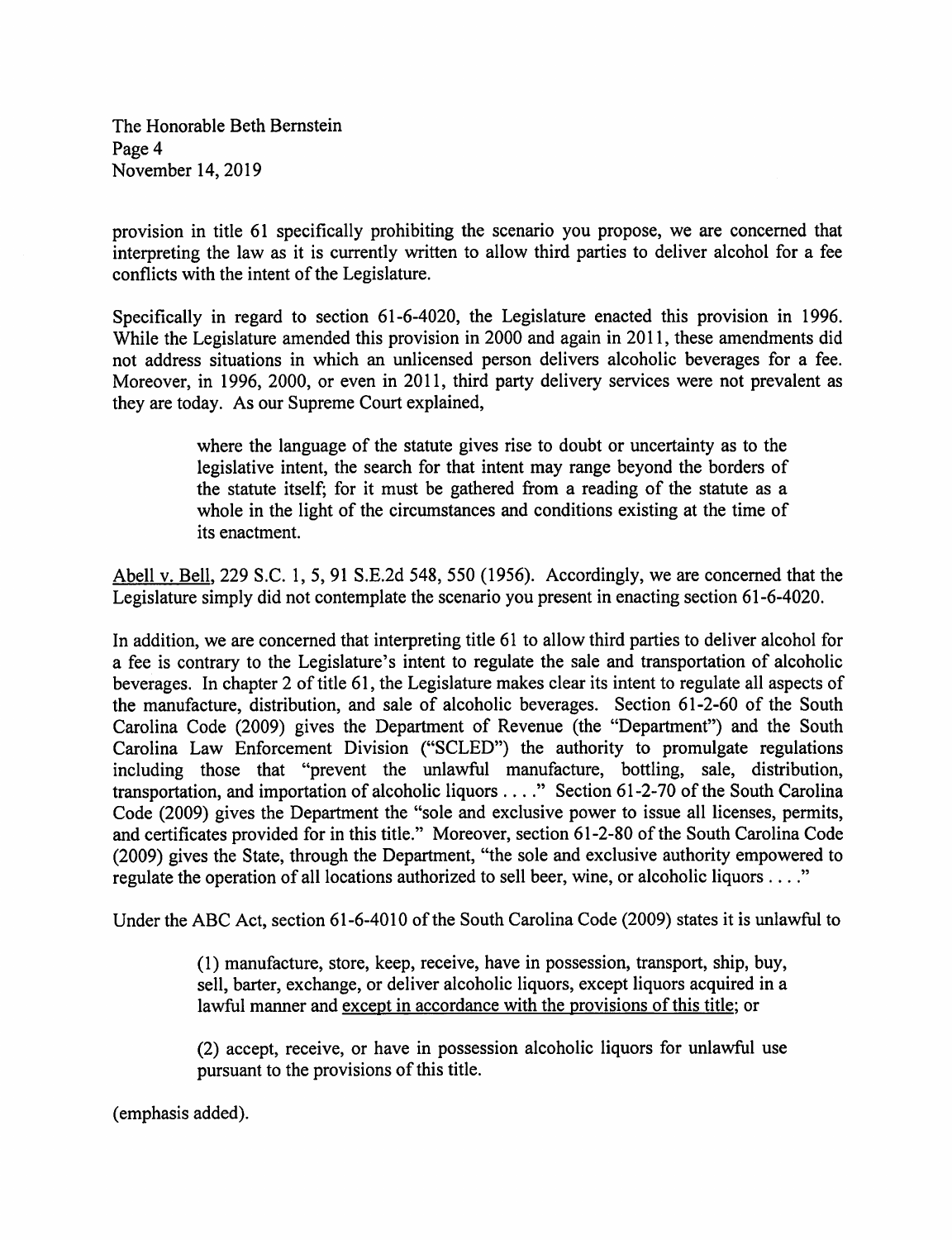The Honorable Beth Bernstein Page 5 November 14, 2019

Based on our understanding in regard to the Legislature's intent, this provision can be read as allowing only sales of alcoholic that are provided for in title 61. For example, by enacting section 61-4-745 of the South Carolina Code (2009), the Legislature specifically allows persons at least twenty-one years of age to order and have wine shipped to them from a manufacturer. This provision indicates our Legislature does not always require in person sales. However, the Legislature specifically allowed for these transactions. No similar provision currently exists for the online sale of alcohol delivered to the customer by <sup>a</sup> third party.

We also worry that allowing third parties to deliver alcoholic beverages denigrates the qualifications and responsibilities placed on retail licensees by the Legislature. The Legislature makes clear throughout title <sup>61</sup> that any person, corporation, or organization seeking to sell alcoholic beverages must have <sup>a</sup> license. Section 61-6-110 of the South Carolina Code (2009) places restrictions on who can hold <sup>a</sup> retail license including restrictions on age, residency, and reputation. In the scenario presented, the delivery service screens its drivers to insure they are twenty-one years of age. In addition, you state the delivery drivers will undergo background checks. While these requirements could further the intent to the Legislature to restrict those involved in the sale and distribution of alcohol, they are not current requirements under the law. Thus, interjecting an unregulated third party into the sales process, in our opinion, seems contrary to the Legislatures intent to ensure those involved in the sale of alcohol meet certain age, residency, and reputational standards.

The Legislature also places responsibilities on those selling alcoholic beverages. Section 61-4 <sup>50</sup> of the South Carolina Code (2009) makes it unlawful to sell beer and wine to persons under age twenty-one and places <sup>a</sup> responsibility on the retailer to verify the purchaser's age. Section <sup>6</sup> 1-6- 1500(A) of the South Carolina Code (Supp. 2019) precludes licensees from selling alcoholic beverages to intoxicated persons or persons under the age of twenty-one. Section 61-4- $580(A)$  of the South Carolina Code (Supp. 2019) similarly prohibits the sales of beer and wine to intoxicated persons and persons under twenty-one. Furthermore, section 61-6-1530 of the South Carolina Code (2009) requires retailers of alcoholic beverages to place signs warning persons under twenty-one years of age that possession of alcohol is <sup>a</sup> criminal offence. Section 61-4-70 of the South Carolina Code (2009) places the same requirement on beer and wine retailers.

Under the circumstances you present, retailers are unable to assess the age or intoxication level of the purchaser. The retailer simply relies on the purchaser's online representation of their age. Additionally, the purchaser does not get the benefit of the legal notice posted by the retailer when they purchase through an online application. While the situation proposed involves verifications by the delivery person as to the age and potentially the demeanor of the purchaser when the alcohol is delivered, the retailer is no longer involved and is unable to fulfill these responsibilities.

As our Supreme Court stated in Florence County Democratic Party v. Florence County Republican Party. 398 S.C. 124, 128, <sup>727</sup> S.E.2d 418, 420 (2012), "[t]his Court will not construe <sup>a</sup> statute in <sup>a</sup> way which leads to an absurd result or renders it meaningless." Allowing third